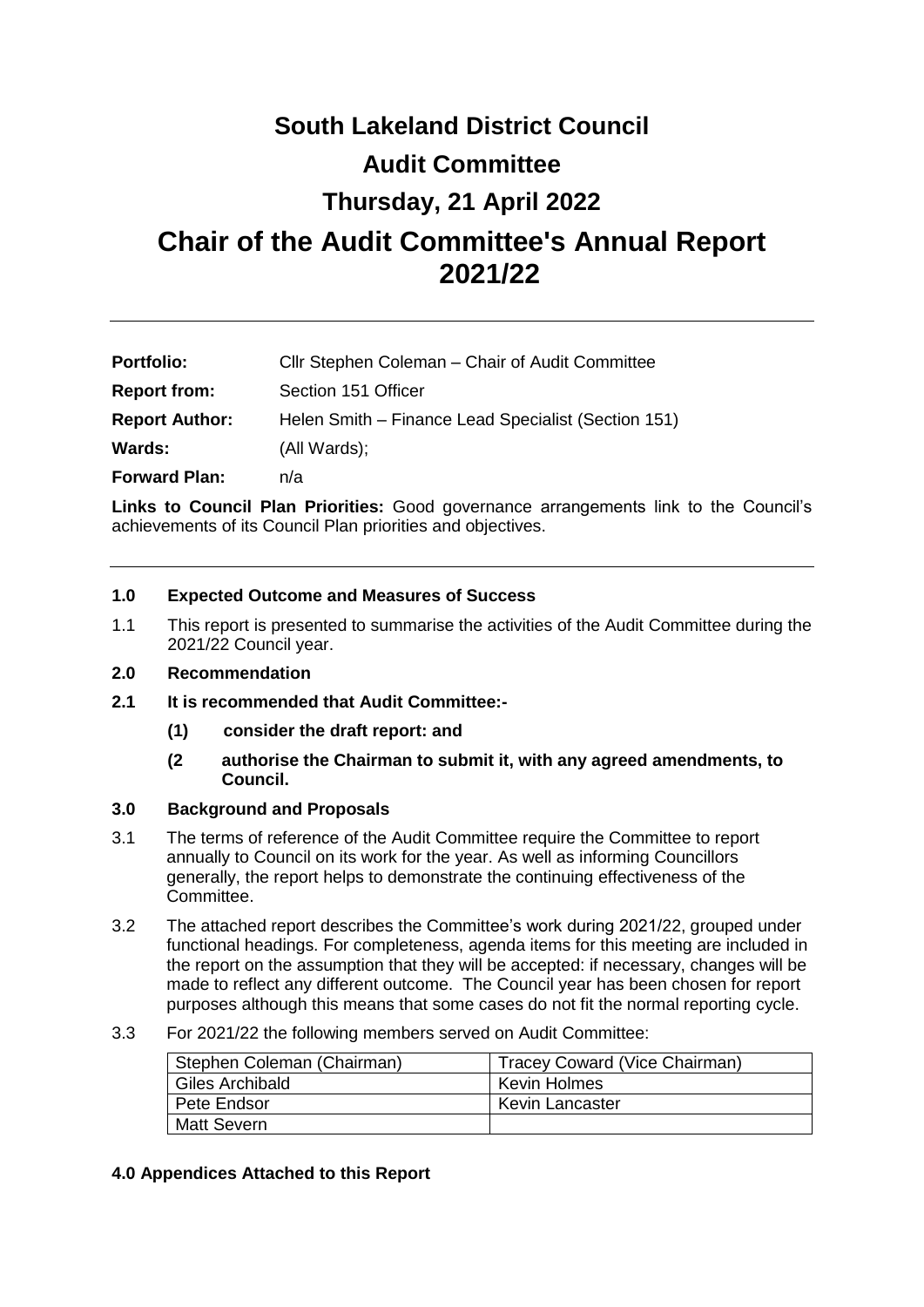| <b>Appendix No.</b> | <b>Name of Appendix</b>                                      |
|---------------------|--------------------------------------------------------------|
|                     | Assessment of Compliance with Role of Head of Internal Audit |

#### **5.0 Consultation**

5.1 The draft annual report will be considered by Audit Committee.

## **6.0 Alternative Options**

- 6.1 The Committee's terms of reference require the Chairman to produce this report; its contents are subject to consideration by Members.
- **7.0 Implications**

## **Financial, Resources and Procurement**

7.1 This report has no direct financial implications.

## **Human Resources**

7.2 This report has no direct human resources implications

## **Legal**

7.3 There are no legal implications arising from this report.

## **Health and Sustainability Impact Assessment**

- 7.4 Have you completed a Health and Sustainability Impact Assessment? No
- 7.5 If you have not completed an Impact Assessment, please explain your reasons: this report relates to a review of corporate governance and is considered to have no Health, Social, Economic and Environmental impacts.

|                                      | Hodith, Obeidi, Economic dhu Emmoninental linpacts.                                  |                 |                |                 |                |
|--------------------------------------|--------------------------------------------------------------------------------------|-----------------|----------------|-----------------|----------------|
| .6                                   | Summary of Health and Sustainability Impacts                                         |                 |                |                 |                |
|                                      |                                                                                      | <b>Positive</b> | <b>Neutral</b> | <b>Negative</b> | <b>Unknown</b> |
| <b>Environment</b><br>and Health     | Greenhouse gases<br>emissions                                                        |                 | $\sf X$        |                 |                |
|                                      | <b>Air Quality</b>                                                                   |                 | $\sf X$        |                 |                |
|                                      | <b>Biodiversity</b>                                                                  |                 | X              |                 |                |
|                                      | Impacts of Climate<br>Change                                                         |                 | $\sf X$        |                 |                |
|                                      | Reduced or zero<br>requirement for energy,<br>building space, materials<br>or travel |                 | $\sf X$        |                 |                |
|                                      | <b>Active Travel</b>                                                                 |                 | $\sf X$        |                 |                |
| <b>Economy and</b><br><b>Culture</b> | Inclusive and sustainable<br>development                                             |                 | $\sf X$        |                 |                |
|                                      | Jobs and levels of pay                                                               |                 | $\sf X$        |                 |                |
|                                      | Healthier high streets                                                               |                 | $\times$       |                 |                |
|                                      | Culture, creativity and                                                              |                 | X              |                 |                |

Standard of housing **X** 

heritage

**Housing and Communities**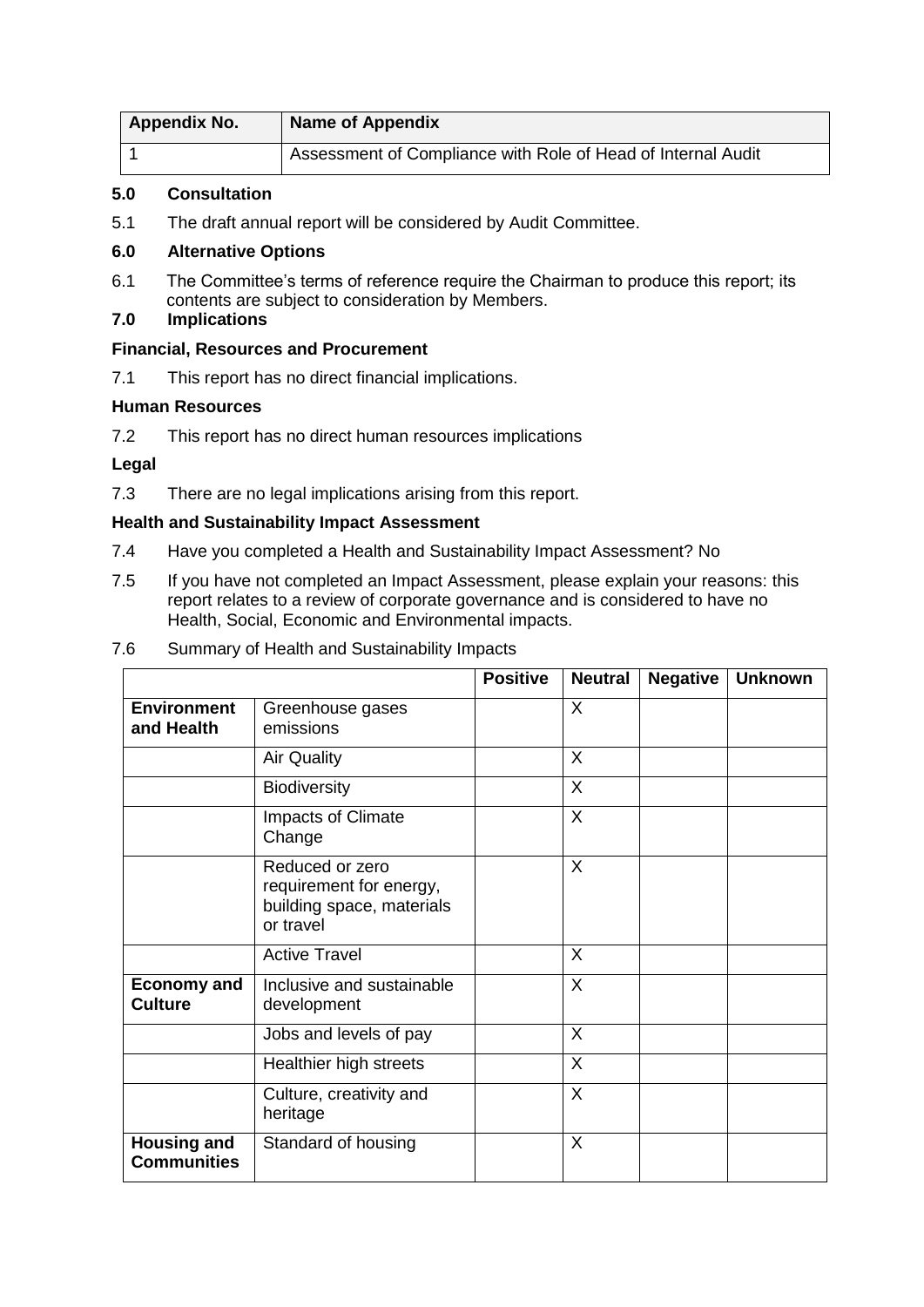|                   |  | Positive   Neutral   Negative   Unknown |
|-------------------|--|-----------------------------------------|
| Access to housing |  |                                         |
| Crime             |  |                                         |

#### **Equality and Diversity**

- 7.7 Have you completed an Equality Impact Analysis? No
- 7.8 If you have not completed an Impact Analysis, please explain your reasons: this report relates to a review of corporate governance and is considered to have no Equality and Diversity impacts.

#### 7.9 Summary of Equality and Diversity impacts

| Please indicate: $P =$ Positive impact; $0 =$ Neutral; N = Negative; Enter "X" |   |          |    |   |
|--------------------------------------------------------------------------------|---|----------|----|---|
| Age                                                                            | Р | 0        | X  | N |
| <b>Disability</b>                                                              | Р | 0        | X  | N |
| Gender reassignment (transgender)                                              | Р | 0        | X  | N |
| Marriage & civil partnership                                                   | Р | 0        | X  | N |
| <b>Pregnancy &amp; maternity</b>                                               | Р | 0        | X  | N |
| <b>Race/ethnicity</b>                                                          | Р | 0        | X. | N |
| <b>Religion or belief</b>                                                      | Р | $\Omega$ | X  | N |
| Sex/gender                                                                     | P | 0        | X  | N |
| <b>Sexual orientation</b>                                                      | Р | 0        | X  | N |
| <b>Armed forces families</b>                                                   | Р | 0        | X  | N |
| <b>Rurality</b>                                                                | P | 0        | X  | N |
| Socio-economic disadvantage                                                    | P | 0        | X  | N |

| <b>Risk Management</b>                                  | <b>Consequence</b> | <b>Controls required</b> |
|---------------------------------------------------------|--------------------|--------------------------|
| No discernible risks in the<br>production of the report |                    |                          |

#### **Contact Officers**

Helen Smith, Finance Lead Specialist (Section 151), South Lakeland District Council, 01539 793333, h.smith@southlakeland.gov.uk

#### **Background Documents Available**

| <b>Name of Background document</b> | Where it is available |
|------------------------------------|-----------------------|
| None                               |                       |

#### **Tracking Information**

| Signed off by             | Date sent | Date Signed off |
|---------------------------|-----------|-----------------|
| Section 151 Officer       | N/A       | N/A             |
| <b>Monitoring Officer</b> | N/A       | N/A             |
| CMT                       | N/A       | N/A             |